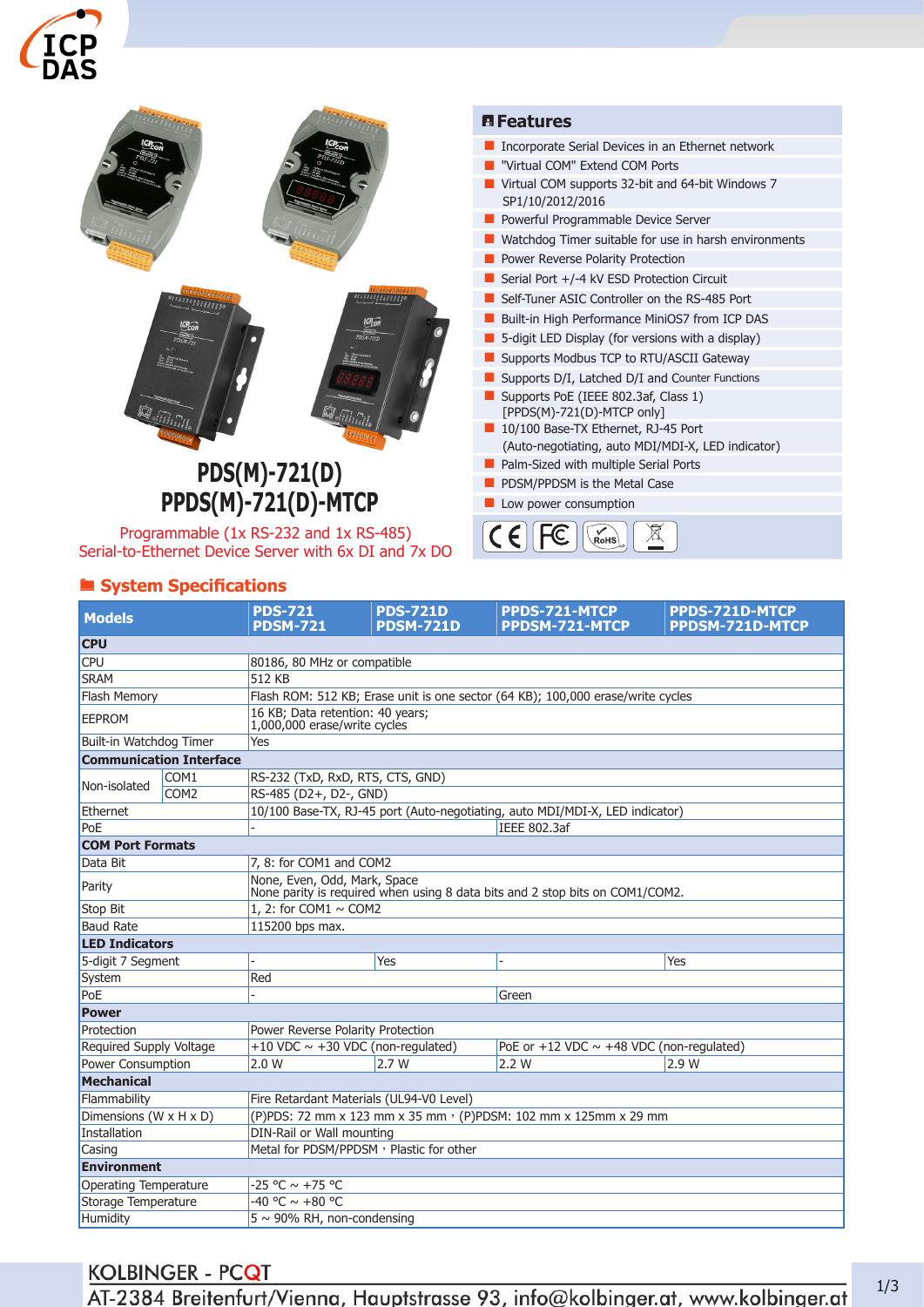### ® **Introduction**

The PDS-700 series is a family of Programmable Device Servers, also known as "Serial-to-Ethernet gateway", that are designed for linking RS-232/422/485 devices to an Ethernet network. The user-friendly VxComm Driver/Utility allows users to easily turn the built-in COM ports of the PDS-700 series into standard COM ports on a PC. By virtue of its protocol independence, a small-core OS and high flexibility, the PDS-700 series is able to meet the demands of every network-enabled application.

The PDS-700 series includes a powerful and reliable Xserver programming structure that allows you to design your robust Ethernet applications in one day. The built-in, high-performance MiniOS7 boots the PDS-700 up in just one second and gives you fastest responses. It also works as a Modbus TCP to RTU/ASCII gateway that supports most SCADA/HMI communications based on the Modbus/TCP protocol.

The PPDS-700-MTCP series features true IEEE 802.3af-compliant (classification, Class 1) Power over Ethernet (PoE) using a standard category 5 Ethernet cable to receive power from a PoE switch like the NS-205PSE. The PDSM-700 is the PDS-700 with Metal Case (RoHS) and the PPDSM-700-MTCP is the PPDS-700-MTCP with Metal Case (RoHS). Metal Case version includes stronger protection than PDS-700 and PPDS-700-MTCP.

The PDS(M)-721(D) and PPDS(M)-721(D)-MTCP is equipped with 1 RS-232 port, 1 RS-485 port and DI/DO. The removable on-board terminal block connector is designed for easy and robust wiring in industrial situations.



### ® **Wiring**

### ® **I/O Specifications**

| <b>Models</b>           |                                  |  |  |  |  |
|-------------------------|----------------------------------|--|--|--|--|
| <b>Digital Output</b>   |                                  |  |  |  |  |
| <b>Output Channel</b>   | 7                                |  |  |  |  |
| Output Type             | Open Collector (Sink/NPN)        |  |  |  |  |
| Load Voltage            | 30 VDC, max.                     |  |  |  |  |
| Load Current            | 100 mA, max.                     |  |  |  |  |
| <b>Isolated Voltage</b> | Non-isolated                     |  |  |  |  |
| <b>Digital Input</b>    |                                  |  |  |  |  |
| <b>Input Channel</b>    | 6                                |  |  |  |  |
| Input Type              | Source (Dry Type), Common Ground |  |  |  |  |
| Off Voltage Level       | $+1$ V max.                      |  |  |  |  |
| On Voltage Level        | $+3.5 \sim +30$ V                |  |  |  |  |
| <b>Isolated Voltage</b> | Non-isolated                     |  |  |  |  |
|                         | Channels: 6                      |  |  |  |  |
| Counters                | Max. Count: 16-bit (65535)       |  |  |  |  |
|                         | Max. Input Frequency: 100 Hz     |  |  |  |  |
|                         | Min. Pulse Width: 5 ms           |  |  |  |  |

## ® **Pin Assignments**

| <b>Terminal</b><br>No. |    | Pin<br>Assignment   |
|------------------------|----|---------------------|
| E1                     |    | Link/Act<br>10/100M |
|                        | 01 | CTS1                |
| COM1                   | 02 | RTS1                |
|                        | 03 | RxD1                |
|                        | 04 | TxD1                |
| 05                     |    | $INT*$              |
| COM <sub>2</sub>       | 06 | $D2+$               |
|                        | 07 | $D2-$               |
|                        | 08 | $(R)+Vs$            |
|                        | 09 | (B)GND              |
|                        |    |                     |





| <b>Terminal</b><br>No. |    | Pin<br>Assignment |
|------------------------|----|-------------------|
|                        | 23 | DI <sub>0</sub>   |
|                        | 22 | DI1               |
| DI                     | 21 | DI <sub>2</sub>   |
|                        | 20 | DI3               |
|                        | 19 | DI <sub>4</sub>   |
|                        | 18 | DI <sub>5</sub>   |
|                        | 17 | DO.PWR            |
|                        | 16 | DO <sub>0</sub>   |
|                        | 15 | DO <sub>1</sub>   |
| D <sub>O</sub>         | 14 | DO <sub>2</sub>   |
|                        | 13 | DO <sub>3</sub>   |
|                        | 12 | DO <sub>4</sub>   |
|                        | 11 | DO <sub>5</sub>   |
|                        | 10 | DO <sub>6</sub>   |
|                        |    |                   |